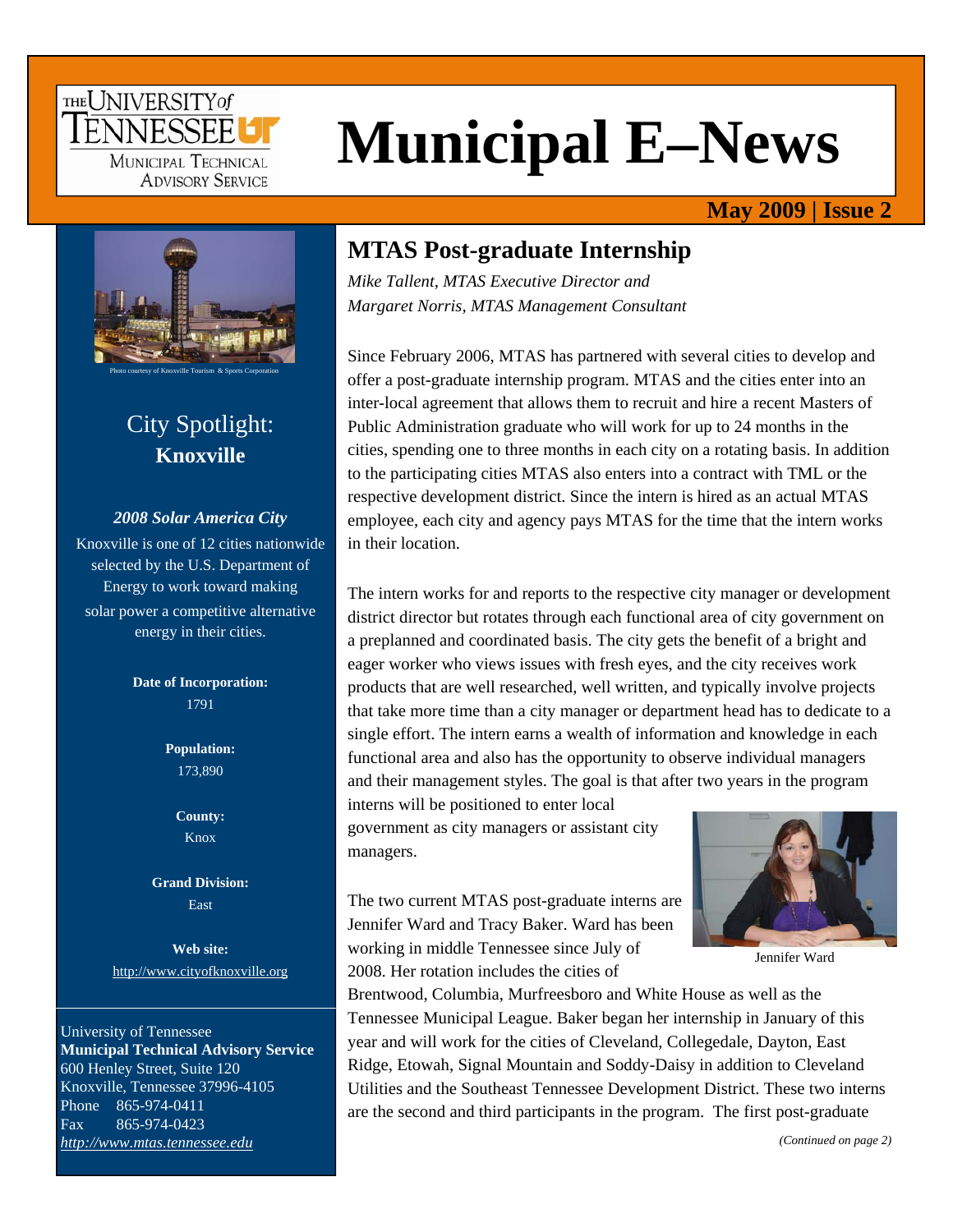*(Interns continued from page 1)* 

intern was Honna Rogers, who is now the city manager at

Signal Mountain. This inter-local effort has allowed cities to work together and employ a full-time intern, something they would not have been able to do by themselves. MTAS is always looking for other cities within workable geographical boundaries that would like to establish another internship.



Tracy Baker

For more information, contact Mike Tallent, MTAS Executive Director at mike.tallent@tennessee.edu or at 865-974-0411.

# **The State Gets Serious About Tobacco Use**

#### *Bonnie Curran, MTAS Human Resources Consultant*

The State of Tennessee Insurance Committee recently announced an approved plan to implement a \$50 per month tobacco surcharge for health plan participants who use tobacco. It is scheduled to go into effect January 1, 2010. This will apply to all state, local education, and local government entities that participate in the state of Tennessee's health plans.

The members will have access to a plethora of resources to quit using tobacco, which will be funded via the surcharge.

The benefits include:

- Chantix and Zyban as covered by pharmacy benefit plan
- Free offers or discounts for patches, lozenges and gum
- Free tobacco cessation counseling (1-800-QUIT-NOW)

Health plan members will be required to submit a signed Tobacco Surcharge form during fall enrollment attesting to their tobacco use. Those who indicate they use tobacco (including spouses) will be charged the \$50 per month surcharge. Failure to turn in the required form will result in an automatic \$50 surcharge, even if they or their spouses do not use tobacco.

For more information about this plan visit http://www.state.tn.us/finance/ins/html.

# **MTAS Staff Highlight**

### **Meet Don Darden, MTAS Management Consultant**

Don Darden has been a Municipal Management

Consultant with MTAS for 10-½ years. He teaches in the Elected Officials Academy, serves on the IPS Economic Development Council, and provides advice and assistance to city governments, principally in southern Middle Tennessee.



Darden has an MPA from the University of Tennessee and a B.S. from Middle Tennessee State University, and is a graduate of the Economic Development Institute of the University of Oklahoma.

Darden served for 12 years as a city administrator/city manager in LaFollette and Jefferson City prior to becoming an MTAS consultant. He has prior experience as a county executive, as executive director of a 13-county economic development district, and as executive director of a municipal industrial board. Darden was honored by the state senate for outstanding service to the people of Coffee County and has received numerous honors and awards, including the IPS Robert S. Hutchison Outstanding Public Service Professional Award (2008). He is a veteran of the Vietnam War.

Don and his wife, Dianna, live in Tullahoma. Their oldest son, Greg, is an Army officer and has just completed tours in Korea, Iraq, and Afghanistan and currently is serving at Ft. Bliss, Texas; Jack is a computer programmer in Nashville; Emily works for Tennessee Retina Associates in Nashville and schedules eye surgeries; and David currently is serving in the United States Army at Ft. Jackson, South Carolina. Steven, a senior at Belmont University, is a commercial music major with emphasis in vocal performance. Don and Dianna are members of Unity Baptist Church in Tullahoma.

*(Continued on page 4)*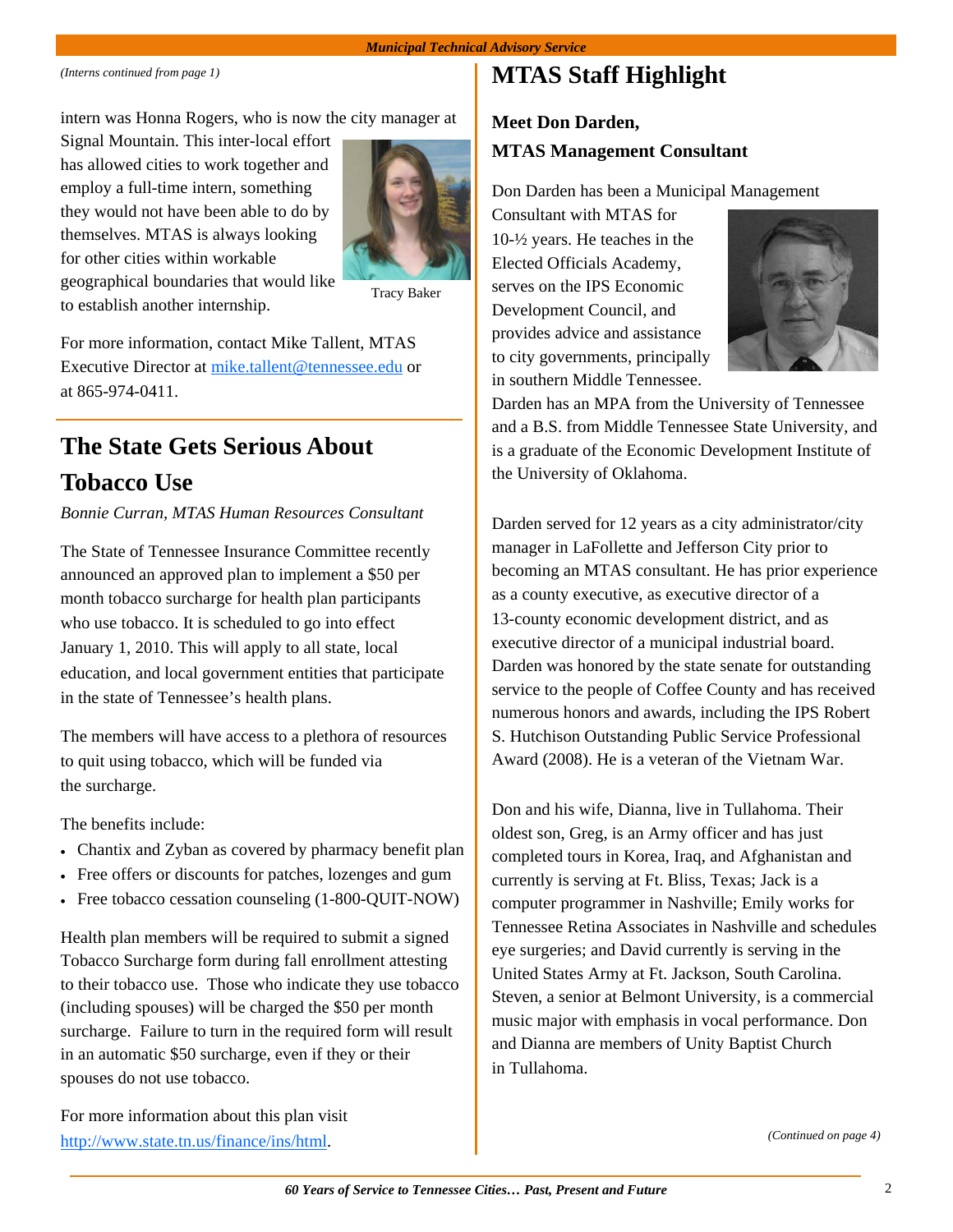### **In the Courts …**

*Dennis Huffer, MTAS Legal Consultant* 

#### *Crematory as expansion of non-conforming funeral*

*home* A crematory is an allowable expansion under T.C.A. § 13-7-208, of a nonconforming funeral home that pre-existed the zoning ordinance. The city thus acted illegally in denying the expansion. Moreover, the funeral home was entitled to have the city pay its costs and attorney fees, up to \$10,000, under the Equal Access to Justice Act (T.C.A. § 29-37-101 *et seq*.). *BMC Enterprises, Inc. d/b/a Bond Memorial Chapel v. City of Mt. Juliet*, 273 S.W. 3d 619 (Tenn. Ct. App. 2008).

#### *County's SOB ordinance upheld*

Knox County's ordinance establishing a licensing scheme for sexually oriented businesses has been upheld. The federal appeals court upheld the ordinance against claims of state preemption, prior restraint, vagueness, overbreadth, and inadequate findings of deleterious secondary effects. The court also found that the ban on serving alcohol in these establishments was reasonable. *Richland Bookmart, Inc. v. Knox County*, 555 F. 3d 512 (6<sup>th</sup> Cir. 2009).

### **From the Attorney General …**

*Josh Jones, MTAS Legal Consultant* 

#### *Opinion No. 09-02*

States that once a challenge to a wastewater fee increase is pending, if any city council member discusses the fee with a party to the proceedings - or with industries or individuals affected by the increase, the ex parte communication may be in violation of U.S. and Tennessee Constitutional due process provisions.

#### *Opinion No. 09-07*

Clarifies that *The Tennessean* is a newspaper of general circulation for publishing official notices in the following counties: Bedford, Benton, Cannon, Carroll, Cheatham, Clay, Coffee, Cumberland, Davidson, Dekalb, Dickson, Fentress, Franklin, Giles, Grundy, Henry, Hickman, Humphreys, Houston, Jackson,

# **The Alliance for Innovation and MTAS Partner to Deliver National Best Practices to Tennessee Cities**

The Alliance for Innovation is a unique partnership with ICMA, Arizona State University (ASU) and its School of



Public Affairs, and the former Innovation Groups. The three organizations partnered in a mission to transform local government and advance community excellence through the discovery and application of leading ideas and practices.

Through the unique partnership with MTAS at the University of Tennessee, Tennessee local governments have exposure to local government innovations from throughout the U.S. and can participate in a network that fosters creativity and innovation. Knowing and understanding the creativity and innovation in other parts of the country enables our cities to bring that innovation home and better serve their citizens. We are thankful for the opportunity to work with the Alliance in providing this service to the cities of Tennessee. The Alliance engages members by proactively initiating timely information, studies, research, learning opportunities, publications, wikis, webinars, etc.

Two recent examples of the Alliance's commitment to produce quality information include:

#### **Navigating the Fiscal Crisis: Tested Strategies for Local Leaders**

#### **Quarterly Ideas Journal**

Additionally, our new line-up of Hot Topic webinars bring hundreds of local government professionals together every month to explore subjects such as sustainability, managing in tough economic times, alternative work schedules, and much more.

To learn more about the Alliance for Innovation contact Toni Shope, East Regional Director, at 800-777-2509 or tshope@transformgov.org.

*(Continued on page 6)*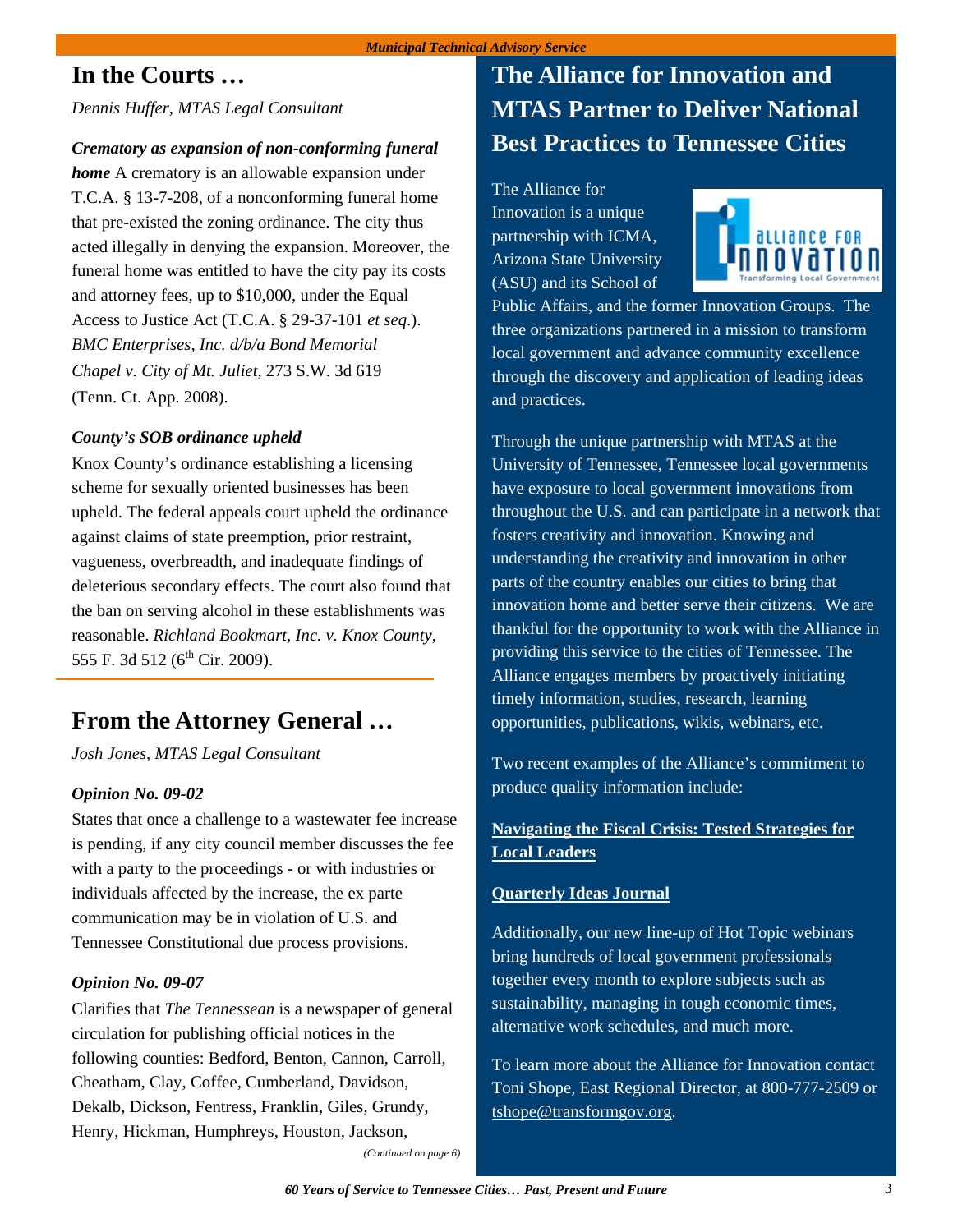# **MTAS Training Classes**

#### **MUNICIPAL ADMINISTRATION PROGRAM**

#### **Retail Economic Development**

In the competition to attract retail development, it is important that each city know how to compete. This course focuses on the basics of attracting retail business to your city. It provides numerous tips on how to maneuver in the world of retail development and be competitive. To assist cities in preparing for economic development, it also introduces a detailed economic assessment tool and provides assistance to complete and use it. This class will give participants information that will have immediate and long-term benefits.

| May 1                      | Knoxville           |
|----------------------------|---------------------|
| $\overline{\text{May }4}$  | <b>Johnson City</b> |
| May 5                      | Collegedale         |
| May $12$                   | <b>Bartlett</b>     |
| $\overline{\text{May }13}$ | Jackson             |
| May $14$                   | Smyrna              |
|                            |                     |

### **ELECTED OFFICIALS ACADEMY LEVEL II**

May 7 Cleveland City Hall May 14 Cleveland City Hall Margaret Norris, Instructor

For more information on MTAS classes, go to our Web site at http://www.mtas.tennessee.edu

# **New MTAS Class Teaches Administrative Penalty Process**

#### *John Chlarson, MTAS Public Works Consultant*

UT Municipal Technical Advisory Service (MTAS) Public Works Consultant John Chlarson and MTAS Legal Consultant Sid Hemsley recognized some existing confusion about administrative penalties and set out to help cities understand laws on the matter.



MTAS consulted with Robert Karesh, TDEC's

stormwater program coordinator, to secure TDEC support and Environmental Protection Agency (EPA) grant funding for course development. To provide class participants the most authoritative instruction possible, MTAS obtained the services of Karen Beyke, an attorney with authority on administrative penalties and hearings. Beyke is the former city attorney for Franklin and is president of the Williamson County Bar Association.

MTAS kept a clear vision for a class that would ground the participants in their statutory authority to collect administrative penalties of more than \$50 per day. Participants receive a handbook and checklist that clarifies the mechanics of putting the process in place, and the class takes them through the process of conducting an actual hearing. The class includes a video presentation that prepares the students to participate in a mock hearing.

MTAS has presented the course statewide to full venues and has received some of the highest ratings of any MTAS class. Watch our Web site and training announcements for upcoming classes.

*(Darden continued from page 2)* 

#### Don serves the following cities:

Alexandria, Altamont, Ardmore, Auburntown, Beersheba Springs, Bell Buckle, Centertown, Coalmont, Cowan, Decherd, Dowelltown, Doyle, Eagleville, Estill Springs, Fayetteville, Gruetli-Laager, Huntland, LaVergne, Lebanon, Liberty, Lynchburg/Moore Co., McMinnville, Monteagle, Morrison, Mount Juliet, Murfreesboro, Nashville/Davidson Co., Normandy, Palmer, Petersburg, Shelbyville, Smithville, Smyrna, Sparta, Spencer, Tracy City, Viola, Wartrace, Watertown, Winchester, and Woodbury.

Don may be contacted at don.darden@tennessee.edu or at 615-532-2588.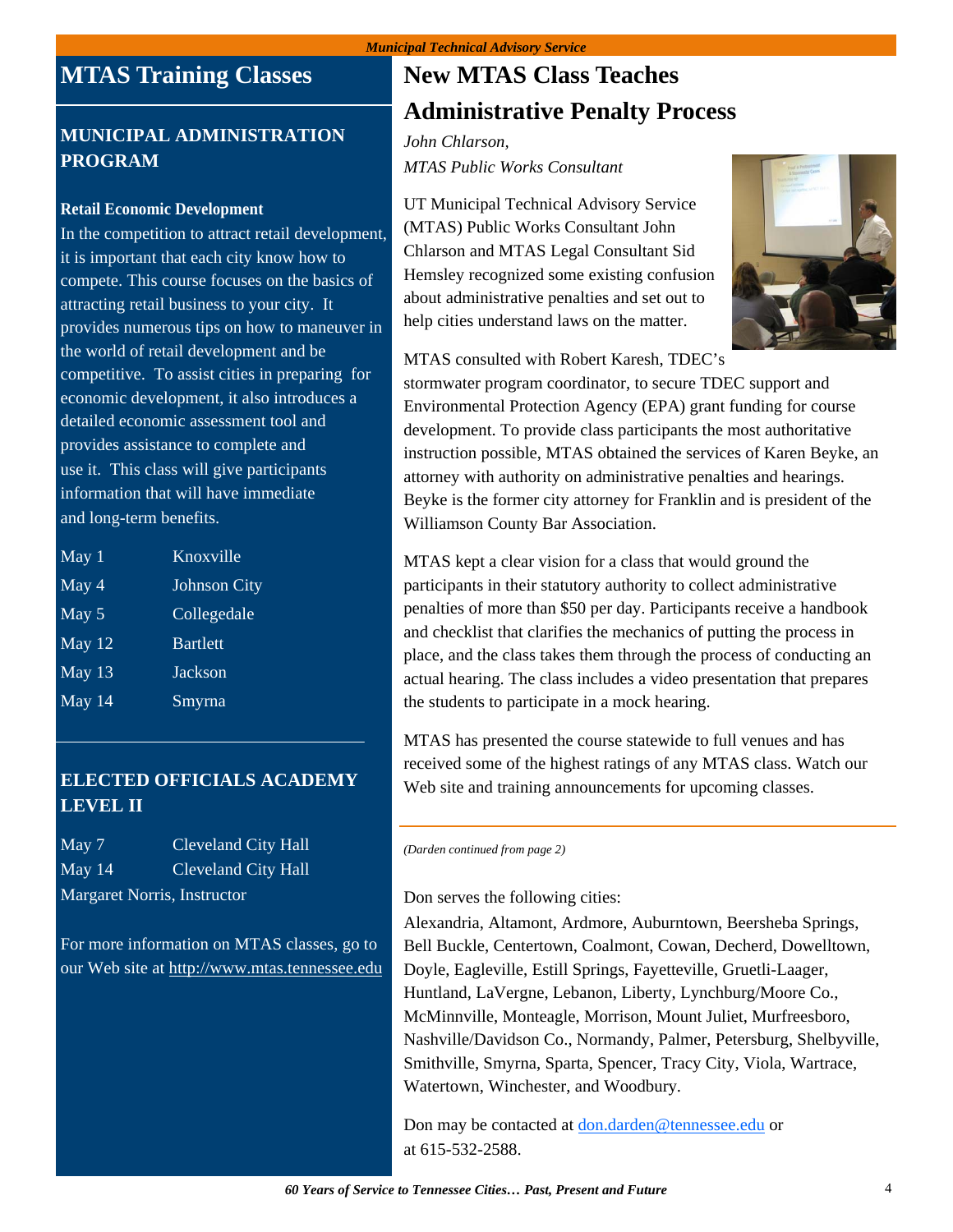# **ADA Amendments Act of 2008**

*Bonnie Curran, MTAS Human Resources Consultant* 

On September 25, 2008, the President signed the Americans with Disabilities Act Amendments Act of 2008 (ADAAA) with an effective date of January 1, 2009 (S.



3406). This legislation passed with overwhelming bipartisan support in Congress and significantly broadens the meaning of "disability" under federal law.

The amendments restore benefits by making changes to the definition of the term "disability" that more closely mirror the intent of the original act as passed in 1990. Perhaps just as significantly, the ADAAA overturns more than a decade of court cases involving those with conditions such as epilepsy, diabetes, autism, attention deficit disorder, developmental delays, intellectual disabilities, muscular dystrophy and cancer. Additionally, other illnesses that affect major life activities such as working, communicating, concentrating, thinking, reading, and other activities of central importance now fall under the protections of ADA and are considered protected disabilities under ADA.

In summary the new ADAAA legislation:

- Prohibits consideration of mitigating measures other than "ordinary contact lenses or eyeglasses" when determining whether someone has a disability.
- Redefines the definition of "disability" to include a condition or impairment that "substantially limits a major life activity" standard.
- Includes "bodily functions" as part of major life activities. ADAAA provides that major bodily functions covered under the ADA include functions of the immune system; normal cell growth; and digestive, bowel, bladder, neurological, brain, respiratory, circulatory, endocrine and reproductive functions. This drastically expands the list of conditions that fall under the protections of ADA.
- Includes impairments that are in remission or episodic in nature. These conditions would count as disabilities even if they do not substantially limit major life activity. They include conditions such as epilepsy,

### **New MTAS Resources**

Each publication title listed below also is a hyperlink that will take you to the actual publication on the MTAS Web site.

### **[ADA Amendments Act of 2008:](http://www.mtas.tennessee.edu/public/MTASPUBS.NSF/All/7D83AD02692226C785257584005A64E9?OpenDocument)**

#### **Back to Basics**

*Bonnie Curran, MTAS Human Resources Consultant*  (See summary this page.)

# **Looking for Contact Information for Another City?**

If you have not used the "**City Information"** listing on the MTAS Web site recently, please take a look. The information provided on all cities in Tennessee includes address, Web site, city hall hours of operation, population, form of government, link to charter, list of utility services provided, date of incorporation, MTAS consultant, and more.

On our Web site, the link "**Locate City Information**" will take you to the online directory. The link is on the navigator on the left side of the MTAS Web site. http://www.mtas.tennessee.edu

# **Receive Updates on New Materials Added to MTAS Library Collections**

*Becky Smeltzer, MTAS Technical Services Librarian* 

The MTAS Library is always adding new materials to its collection. Some of these items are electronic and may be downloaded directly from the MTAS Web site. Other materials are physically located in the MTAS Library and may be borrowed by city officials.

A list of new library materials, the New Acquisitions List, is distributed monthly and also is posted on the front page of the MTAS Web site.

If you would like to receive the New Acquisitions List monthly, please contact Becky Smeltzer at becky.smeltzer@tennessee.edu or at 865-974-9841.

*(Continued on page 7)*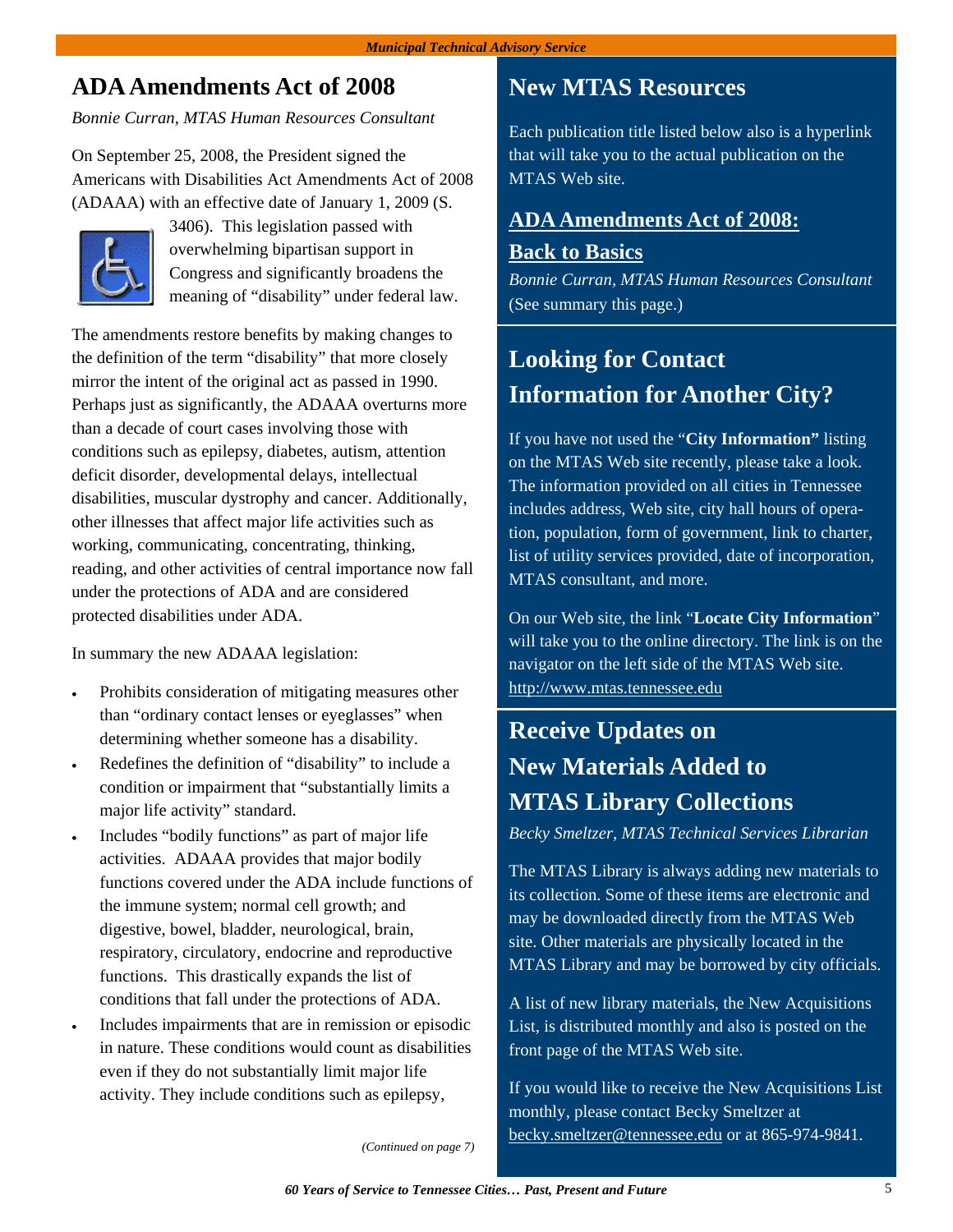# **The Future of America's Workforce**

*Don Darden, MTAS Management Consultant* 

### **Tough Choices or Tough Times: The Report of the New Commission on the Skills of the**

**American Workforce** of the National Center on Education and the Economy is worth reading if you are concerned about the preparation of students and adults for the workforce. The report argues that the core problem with the American education system is that current programs were built for another era, an era in which most workers needed only a basic education. Today's American workers need to be the most competent, most creative, and most innovative in order to compete for and to receive top pay for their services. And, the report argues, our current education system does not, and cannot, provide that for us.

Among other recommendations, "Tough Choices or Tough Times" advocates doing the job right the first time to reduce or eliminate remedial education expenses of some \$60 billion nationally, more efficient use of available facilities, teachers from the top third of graduating classes and pay to a level comparable to other professionals, regional competitive authorities, high quality early childhood education and creating high performance schools and districts everywhere.

To date six states have committed to implementing the recommendations of the reform agenda outlined in the report: Arizona, Delaware, Massachusetts, New Hampshire, New Mexico and Utah.

For more information go to http://skillscommission.org/.

*(Attorney General continued from page 3)* 

Lawrence, Lewis, Lincoln, Macon, Marshall, Maury, Montgomery, Moore, Overton, Pickett, Putnam, Robertson, Rutherford, Smith, Sumner, Trousdale, Warren, Wayne, White, Williamson, and Wilson.

Also, opines that *The Tennessean* is not a newspaper of general circulation in Decatur, Hamilton, Perry and Stewart counties.

# **Coming in June! 2008 Tennessee Municipal Benchmarking Project**

The 2008 Tennessee Municipal Benchmarking Project (TMBP) report marks its seventh year, covering the fiscal year July 1, 2007, through June 30, 2008. Thirteen cities participated in the development of the report covering four service areas. The project traditionally has reported on specific measures and cost data for police, fire and solid waste collection, and this year, an initial survey of benefits for employees and retirees was also included.

Contact Melanie Purcell, MTAS Assistant Director, at melanie.purcell@tennessee.edu or 865-974-9829 for more information.

# **First TPMA Health Benefits Survey**



#### *Richard Stokes, MTAS Human Resources Consultant*

Numerous public agencies across the state were invited to participate in a health benefits survey sponsored by the Tennessee Chapter of the International Public Management Association for Human Resources (TPMA) in cooperation with MTAS. The survey was prepared by Sherrill Morgan, an information and consulting firm specializing in government-sponsored benefit programs. The purpose of the survey was to communicate current government employee benefit statistics and health plan trends in Tennessee. A summary report of the findings can be found on the TPMA Web site at http://www.tnipma.org. The results also will be placed on the MTAS Web site.

If your city did not get an opportunity to respond to the survey, it's not too late. The survey remains open at http://survey.sherrillmorgan.com.

If you have general questions about the survey, please contact Richard Stokes at richard.stokes@tennessee.edu or 615-532-6827. If you need technical support, please contact Michelle

Middendorf at 800-291-4222 or at michelle@sherrillmorgan.com.